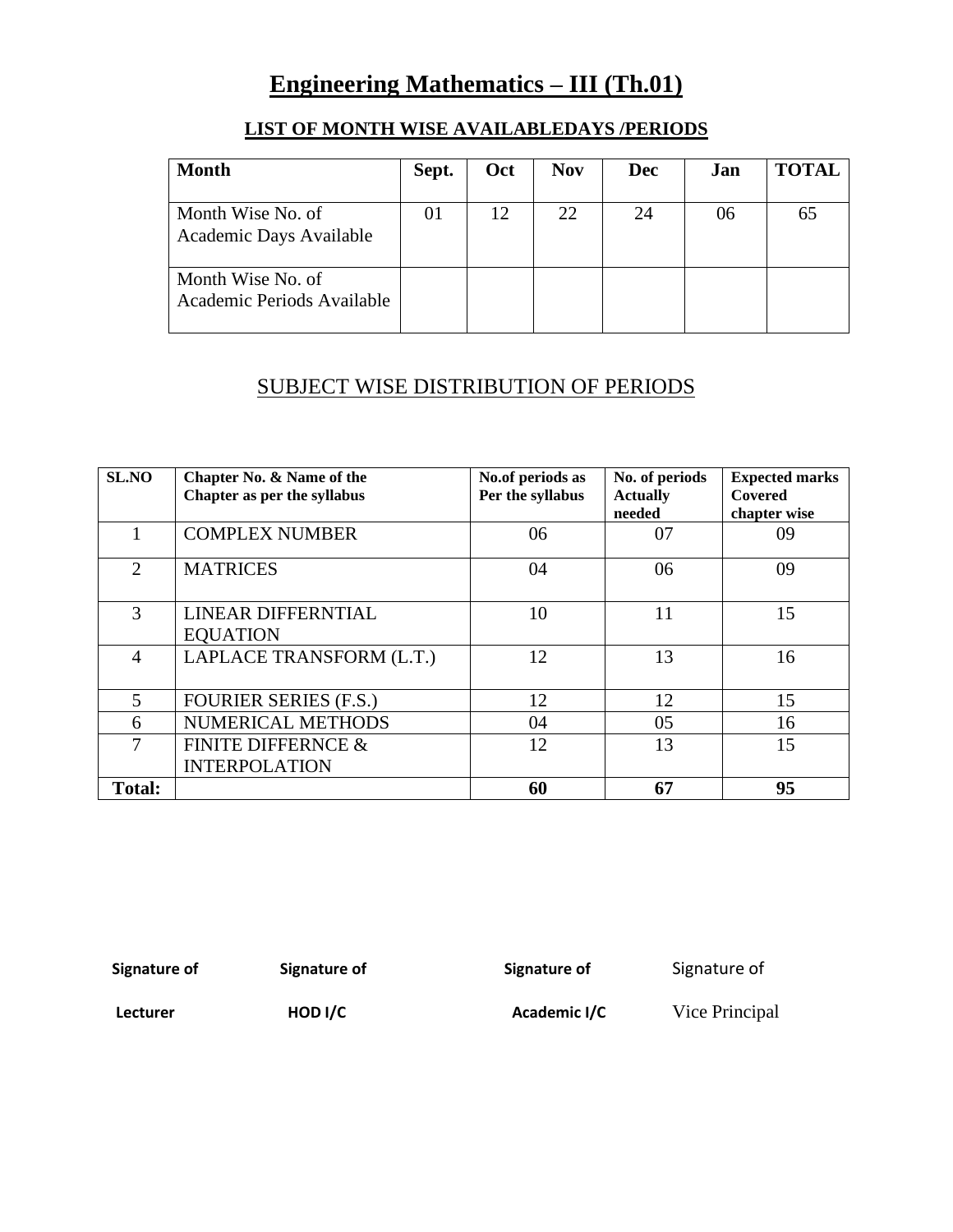# **Engineering Mathematics – III (Th.01)**

## **ARTICLE WISE DISTRIBUTION OF PERIODS CHAPTER-01: Complex Number**

| <b>Article</b><br>No. | <b>Name of the Article</b>                                                | <b>Required</b><br><b>Periods</b> | Lect.<br>Sign.<br>with<br>date | <b>Authenticity</b><br>duly verified<br>by H.O.D | <b>Sign</b><br>by V.P |
|-----------------------|---------------------------------------------------------------------------|-----------------------------------|--------------------------------|--------------------------------------------------|-----------------------|
| 1.1                   | <b>Real &amp; Imaginary Numbers</b>                                       | 01                                |                                |                                                  |                       |
| 1.2                   | ComplexNumber, Conjugate, modulus &<br><b>Amplitude of Complex Number</b> | 01                                |                                |                                                  |                       |
| 1.3                   | <b>Geometrical Representation of complex</b><br>number                    | 01                                |                                |                                                  |                       |
| 1.4                   | <b>Properties of Complex number</b>                                       | 01                                |                                |                                                  |                       |
| 1.5                   | Determination of Cube root of unity and<br>their properties.              | 01                                |                                |                                                  |                       |
| 1.6                   | De-Moivre's theorem                                                       | 01                                |                                |                                                  |                       |
|                       | <b>Problems</b>                                                           | 01                                |                                |                                                  |                       |
| <b>Total</b>          |                                                                           | 07                                |                                |                                                  |                       |
|                       | <b>Short Question with answer</b><br>and Long question with hints         |                                   |                                |                                                  |                       |
|                       |                                                                           |                                   |                                |                                                  |                       |
|                       |                                                                           |                                   |                                |                                                  |                       |
|                       |                                                                           |                                   |                                |                                                  |                       |

## **CHAPTER-02: MATRICES**

| <b>Article</b><br>No. | <b>Article</b>                                                                                      | <b>Required</b><br><b>Periods</b> | Lect.Sign<br>with Date | <b>Authenticity</b><br>duly verified<br>byH.O.D | Sign by<br>V.P. |
|-----------------------|-----------------------------------------------------------------------------------------------------|-----------------------------------|------------------------|-------------------------------------------------|-----------------|
| 2.1                   | Define rank of a matrix.                                                                            | 01                                |                        |                                                 |                 |
| 2.2                   | Perform elementary row<br>transformation to determine rank of a<br>matrix.                          | 01                                |                        |                                                 |                 |
| 2.3                   | <b>Define Rouche's Theorem for</b><br>consistency of a system of<br>linear equations in n unknowns. | 01                                |                        |                                                 |                 |
|                       | Problem.                                                                                            | 01                                |                        |                                                 |                 |
| 2.4                   | Solve equations in three unknowns<br>testing consistency.                                           | 01                                |                        |                                                 |                 |
| 2.5                   | Solve problems on 2.1 -2.4                                                                          | 01                                |                        |                                                 |                 |
|                       | <b>TOTAL</b>                                                                                        | 06                                |                        |                                                 |                 |
|                       | Short questions with answer and long<br>question with hints                                         |                                   |                        |                                                 |                 |
|                       |                                                                                                     |                                   |                        |                                                 |                 |
|                       |                                                                                                     |                                   |                        |                                                 |                 |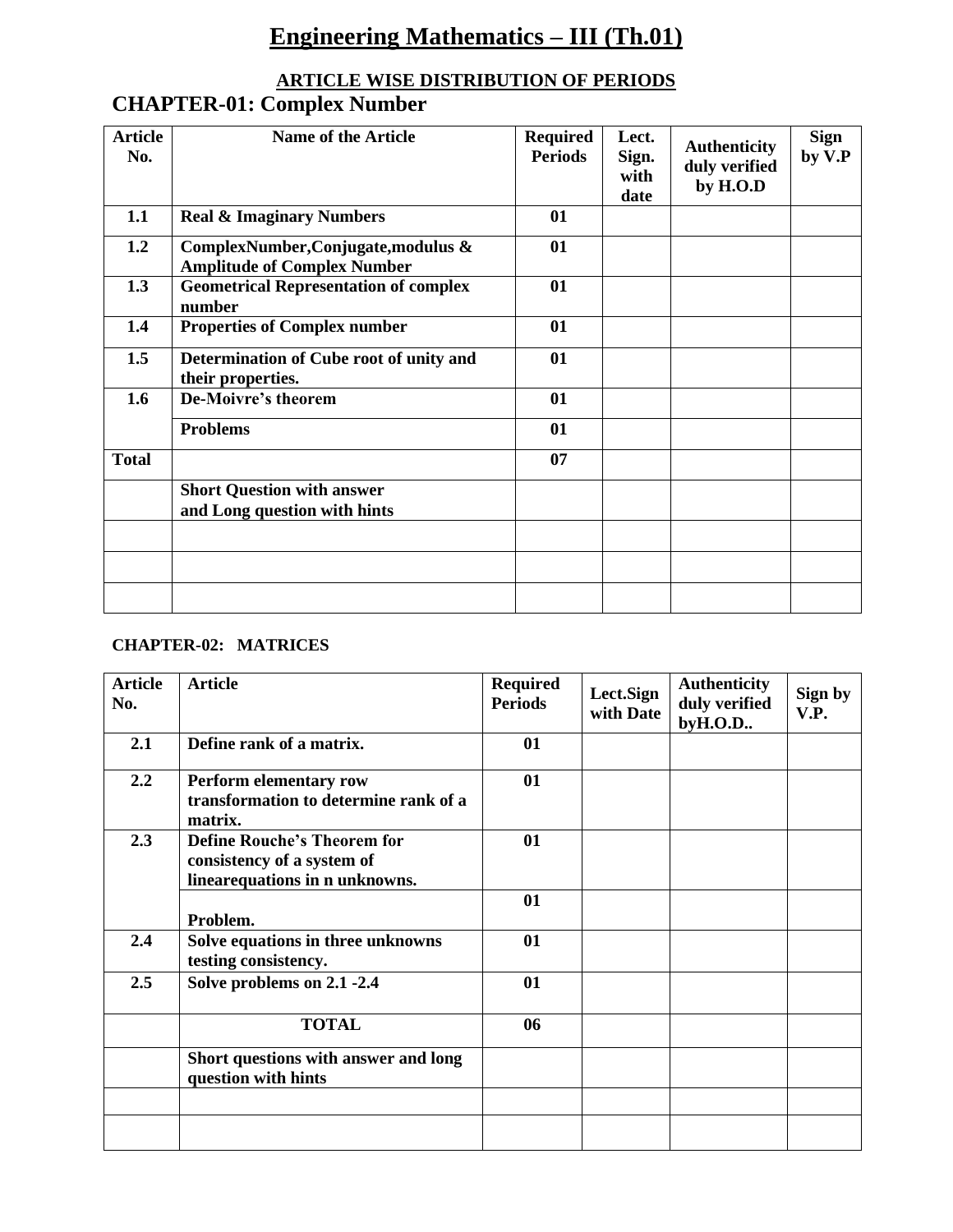#### **CHAPTER -03. LINEAR DIFFERNTIAL EQUATIONS.**

| <b>Article</b><br>No. | <b>Article</b>                                                                                           | <b>Required</b><br><b>Periods</b> | Lect.Sign<br>with Date | <b>Authenticity</b><br>duly verified<br>byH.O.D | Sign by<br>V.P. |
|-----------------------|----------------------------------------------------------------------------------------------------------|-----------------------------------|------------------------|-------------------------------------------------|-----------------|
| 3.1                   | Define homogeneous & non<br>homogeneous diff. Equations with<br>constant coefficient with examples.      | 01                                |                        |                                                 |                 |
| 3.2                   | Find general solution of linear<br>equations in terms of C.F & P.I                                       | 01                                |                        |                                                 |                 |
|                       | problem.                                                                                                 | 01                                |                        |                                                 |                 |
| 3.3                   | Derive rules of finding C.F & P.I in<br>terms of operator D.                                             | 01                                |                        |                                                 |                 |
|                       | problem.                                                                                                 | 01                                |                        |                                                 |                 |
|                       | Problem.                                                                                                 | 01                                |                        |                                                 |                 |
| 3.4                   | Differential<br>Partial<br>Define<br>equations(P.D.E.)                                                   | 01                                |                        |                                                 |                 |
|                       | Problem.                                                                                                 | 01                                |                        |                                                 |                 |
| 3.5                   | Form partial differential equations by<br>eliminating arbitrary constants<br>and<br>arbitrary functions. | 01                                |                        |                                                 |                 |
| 3.6                   | Solve partial differential equations of<br>the form $P.p+Q.q=R$ .                                        | 01                                |                        |                                                 |                 |
| 3.7                   | Solve Engg. Problems on 2.1-2.6.                                                                         | 01                                |                        |                                                 |                 |
|                       | Total                                                                                                    | 11                                |                        |                                                 |                 |
|                       | Short questions with answer and long<br>question with hints                                              |                                   |                        |                                                 |                 |
|                       |                                                                                                          |                                   |                        |                                                 |                 |
|                       |                                                                                                          |                                   |                        |                                                 |                 |
|                       |                                                                                                          |                                   |                        |                                                 |                 |
|                       |                                                                                                          |                                   |                        |                                                 |                 |
|                       |                                                                                                          |                                   |                        |                                                 |                 |
|                       |                                                                                                          |                                   |                        |                                                 |                 |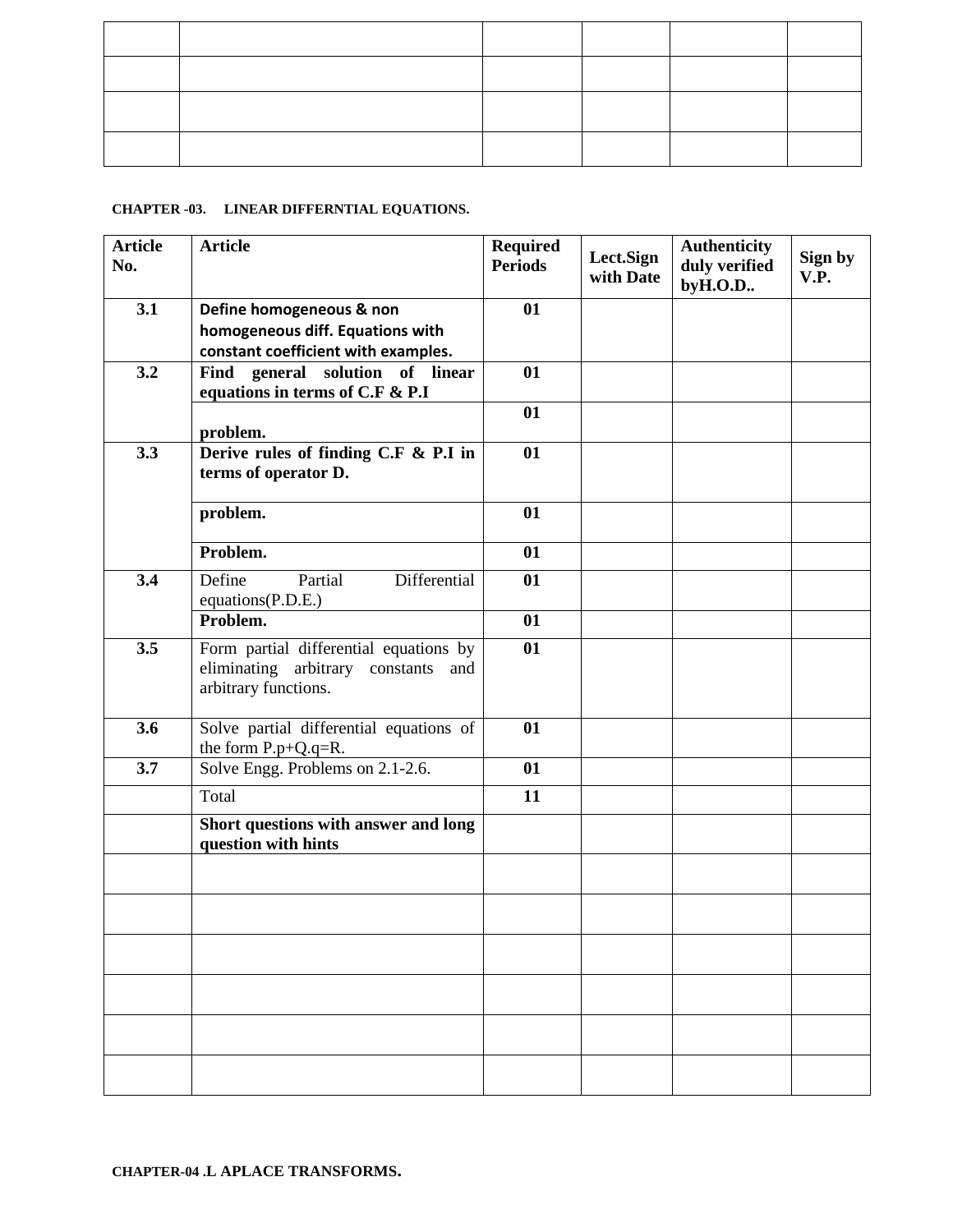| <b>Article</b><br>No. | <b>Article</b>                                                                | <b>Required</b><br><b>Periods</b> | Lect.Sign<br>with Date | <b>Authenticity</b><br>duly verified<br>byH.O.D. | Sign by<br>V.P. |
|-----------------------|-------------------------------------------------------------------------------|-----------------------------------|------------------------|--------------------------------------------------|-----------------|
| 4.1                   | Define Gamma function and and find<br>gamaof(n+1)=n! And gama of $(1/2)$ .    | 01                                |                        |                                                  |                 |
| 4.2                   | Define Laplace transform of a function<br>f(t) and inverse Laplace transform. | 01                                |                        |                                                  |                 |
|                       | Problem.                                                                      | 01                                |                        |                                                  |                 |
| 4.3                   | Derive L.T. of standard functions and<br>explain existence conditions of L.T. | 01                                |                        |                                                  |                 |
|                       | Problem.                                                                      | 01                                |                        |                                                  |                 |
| 4.4                   | Explain linear, shifting of L.T.                                              | 01                                |                        |                                                  |                 |
|                       | Problem.                                                                      | 01                                |                        |                                                  |                 |
| 4.5                   | Formulate L.T of derivatives.                                                 |                                   |                        |                                                  |                 |
|                       | Integrals, multiplication by t <sup>n.</sup>                                  | 01                                |                        |                                                  |                 |
|                       | division by t.                                                                | 01                                |                        |                                                  |                 |
|                       | Problem.                                                                      | 01                                |                        |                                                  |                 |
| 4.6                   | Derive formula of inverse L.T.                                                | 01                                |                        |                                                  |                 |
|                       | Problem.                                                                      | 01                                |                        |                                                  |                 |
| 4.7                   | Solving Problems on 4.1-4.6                                                   | 01                                |                        |                                                  |                 |
|                       | Total                                                                         | 13                                |                        |                                                  |                 |
|                       | Short questions with answer and long<br>question with hints                   |                                   |                        |                                                  |                 |
|                       |                                                                               |                                   |                        |                                                  |                 |
|                       |                                                                               |                                   |                        |                                                  |                 |
|                       |                                                                               |                                   |                        |                                                  |                 |
|                       |                                                                               |                                   |                        |                                                  |                 |
|                       |                                                                               |                                   |                        |                                                  |                 |

## **Chapter-05. : FOURIER SERIES (F.S.)**

| Article<br>No. | <b>Article</b>                                                                                  | <b>Required</b><br><b>Periods</b> | Lect.Sign<br>with Date | <b>Authenticity</b><br>duly verified<br>by H.O.D. | Sign by<br>V.P. |
|----------------|-------------------------------------------------------------------------------------------------|-----------------------------------|------------------------|---------------------------------------------------|-----------------|
| 5.1            | Define periodic functions.                                                                      | 01                                |                        |                                                   |                 |
| 5.2            | State Dirichlet's conditions for the<br>Fourier expansion of a function and its<br>convergence. | 01                                |                        |                                                   |                 |
|                | Problem                                                                                         | 01                                |                        |                                                   |                 |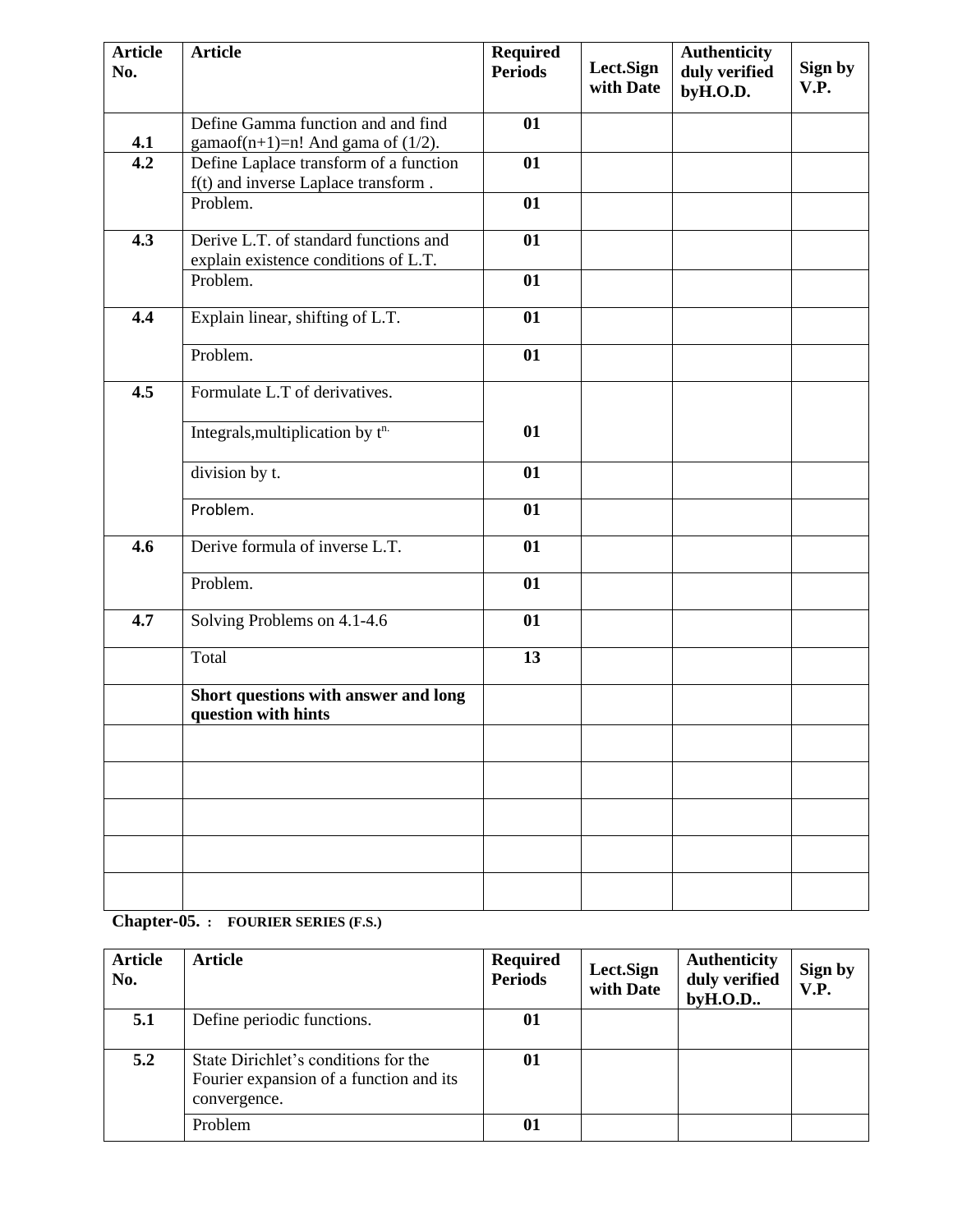| 5.3 | Express periodic function $f(x)$ satisfying<br>Dirichlet's conditions as a Fourieseries.                                          | 01 |  |  |
|-----|-----------------------------------------------------------------------------------------------------------------------------------|----|--|--|
|     | Problem.                                                                                                                          | 01 |  |  |
| 5.4 | State Euler's formulae.                                                                                                           | 01 |  |  |
|     | Problem.                                                                                                                          | 01 |  |  |
| 5.5 | Define Even and Odd functions and<br>Obtain F.S. in( $0 \le x \le 2\pi$ and $-\pi \le x \le \pi$ )                                | 01 |  |  |
|     | Problem.                                                                                                                          | 01 |  |  |
| 5.6 | Obtain F.S. of continuous functions and<br>functions having points of discontinuity<br>in $(0 < x < 2\pi$ and $-\pi < x < \pi$ ). | 01 |  |  |
| 5.7 | Problem.                                                                                                                          | 01 |  |  |
|     | Solving Problembs on 5.1-5.6                                                                                                      | 01 |  |  |
|     | <b>TOTAL</b>                                                                                                                      | 12 |  |  |
|     | Short questions with answer and long<br>question with hints                                                                       |    |  |  |
|     |                                                                                                                                   |    |  |  |
|     |                                                                                                                                   |    |  |  |
|     |                                                                                                                                   |    |  |  |
|     |                                                                                                                                   |    |  |  |

# **Chapter-5: NUMERICAL METHODS**

| <b>Article</b><br>No. | <b>Article</b>                                                                                                                | <b>Required</b><br><b>Periods</b> | Lect.Sign<br>with Date | <b>Authenticity</b><br>duly verified<br>by H.O.D | Sign by<br>V.P. |
|-----------------------|-------------------------------------------------------------------------------------------------------------------------------|-----------------------------------|------------------------|--------------------------------------------------|-----------------|
| 6.1                   | Appraise limitations of analytic<br>method of solution of algebraic and<br>transcendental equations.                          | 01                                |                        |                                                  |                 |
| 6.2                   | Derive Iterative formula for finding<br>the solutions of algebraic and<br>transcendental equations by:<br>a) Bisection method | 01                                |                        |                                                  |                 |
|                       | b) Newton Raphson method                                                                                                      | 01                                |                        |                                                  |                 |
|                       | Problem                                                                                                                       | 01                                |                        |                                                  |                 |
| 6.3                   | Solving Problems on 6.2                                                                                                       | 01                                |                        |                                                  |                 |
|                       | <b>TOTAL</b>                                                                                                                  | 05                                |                        |                                                  |                 |
|                       |                                                                                                                               |                                   |                        |                                                  |                 |
|                       |                                                                                                                               |                                   |                        |                                                  |                 |
|                       |                                                                                                                               |                                   |                        |                                                  |                 |